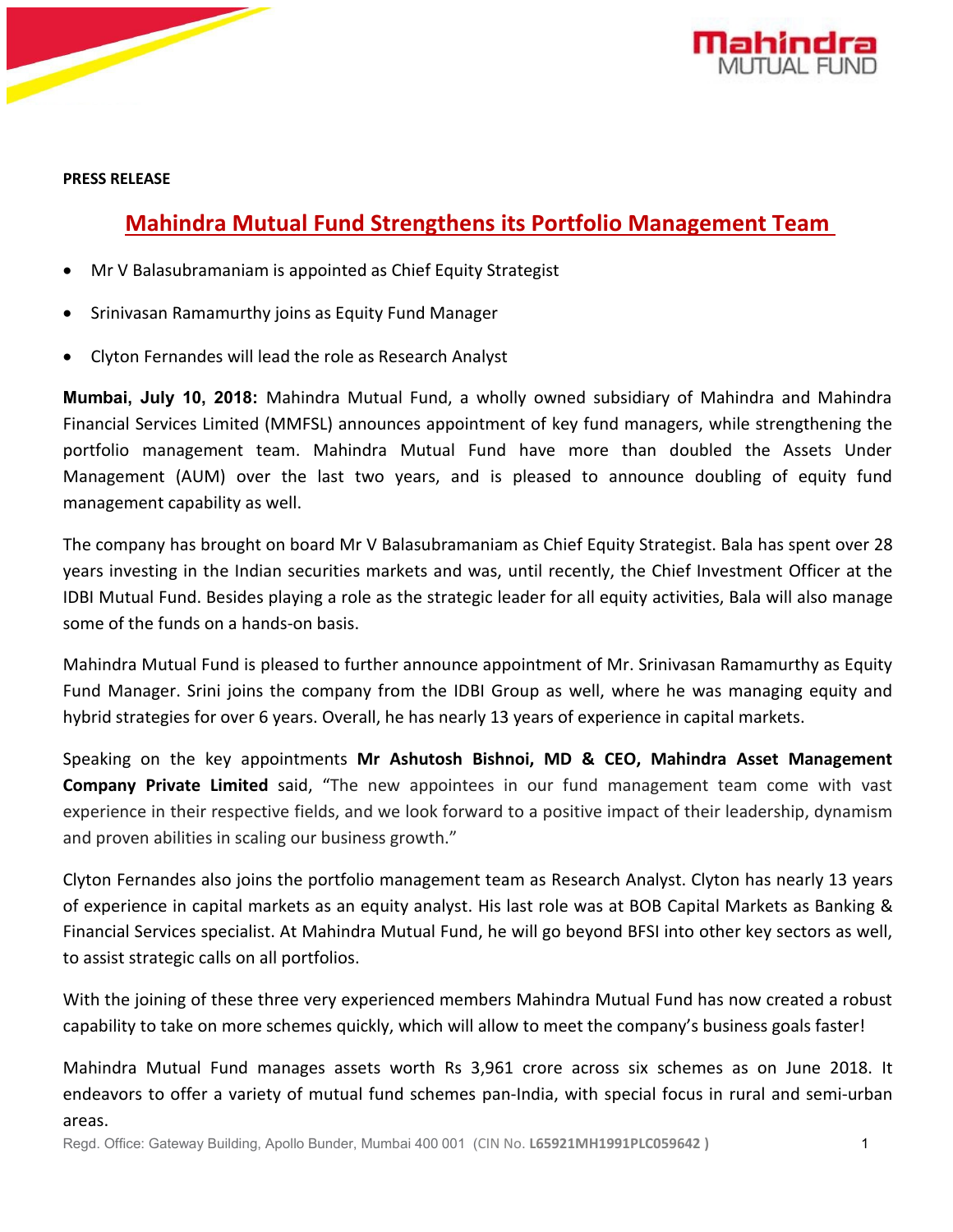

## **Mahindra Asset Management Company Private Limited (MAMCPL)**

During the quarter ended March 31, 2018, MAMCPL earned fees of Rs.7 crores as compared to Rs.2.11 crores over the same period previous year. The company incurred a lossof Rs.13.79 crores as compared to a loss of Rs.8.28 crores over the same period previous year.

During the year ended March 31, 2018, the Investment Management Fees stood at Rs.18.62 crores as compared to Rs.3.51 crores over same period previous year. The company incurred a lossof Rs.38.1 crores as compared to loss of Rs.20.47 crores over the same period previous year. The Average Assets under Management of MAMCPL for the month of March 2018 were Rs.3352 crores across six schemes which showed a growth of 11% over the December 2017 average assets. Of these assets, MAMCPL managed Rs.1173 crores of equity assets which showed a growth of 46% over December 2017. The number of client accounts increased to 126,737 showing a growth of 60% over December 2017.

## **About Mahindra & Mahindra Financial Services Limited**

Mahindra & Mahindra Financial Services Limited (Mahindra Finance), part of the Mahindra Group, is one of India's leading non-banking finance companies. Focused on the rural and semi-urban sector, the Company has over 5.3 Million customers and has an AUM of over USD 8.49 Billion. The Company is a leading vehicle and tractor financier and also offersfixed deposits and loans to SMEs. The Company has 1,289 offices across the country.

Mahindra Finance is the only Non-Banking Financial Company from India to be listed on Dow Jones Sustainability Index in Emerging Market Category. Mahindra Finance has been ranked in Top 15 India's Best Workplaces to Work in BFSI, 2018 by Great Place to Work<sup>®</sup> Institute India. We have also been recognized as Aon Best Employer 2017 and Best BFSI Brands 2018 by The Economic Times.

The Company's Insurance Broking subsidiary, Mahindra Insurance Brokers Limited (MIBL), is a licensed Composite Broker providing Direct and Reinsurance broking services.

Mahindra Rural Housing Finance Limited (MRHFL) a subsidiary of Mahindra Finance provides loans for purchase, renovation, construction of houses to individuals in the rural and semi-urban areas of the country.

Mahindra Asset Management Company Private Limited (MAMCPL), a wholly-owned subsidiary of Mahindra Finance, is acting as the Investment Manager of Mahindra Mutual Fund.

The Company has a JV in US, Mahindra Finance USA LLC, in partnership with De Lage Landen, a subsidiary of Rabo Bank, for financing Mahindra tractors in US.